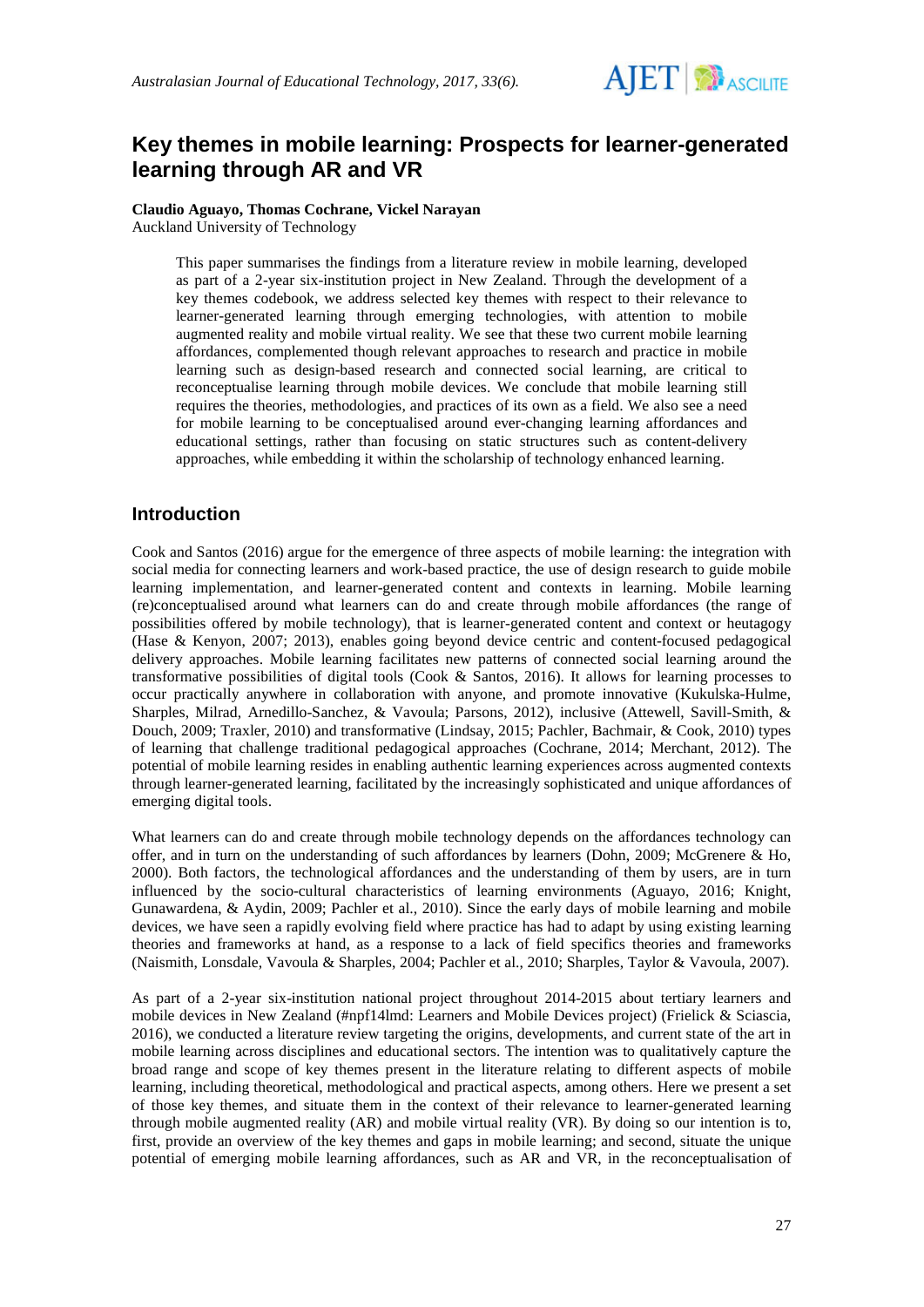

learning through mobile devices. In this process, we seek to conceptually explore the knowledge boundaries of how new patterns of collaborative networked pedagogies, through authentic learning and professional practice, can enable learning experiences through learner-generated learning.

### **Literature review**

The strategy for the literature review of the #npf14lmd project was to first review previous mobile learning literature reviews and reports. An initial thematic analysis of six key publications from 2004 to 2012 led to the identification of recurrent themes within mobile learning This allowed for a metaoverview of a broad range of topics, issues, concepts, and gaps relevant to mobile learning. This initial process permitted the development of a 3-tier codebook representing the main themes within the field, which were grouped under five broad areas of interest to the project: (1) philosophical and theoretical frameworks; (2) mobile learning research; (3) pedagogies and learning methodologies; (4) mobile learning affordances; and (5) key issues in mobile learning. Further thematic literature review targeting more recent literature from prominent journals and other related sources complemented the initial codebook. Qualitative data analysis using NVivo enabled the interpretation and allocation of clusters of data, themes, and findings into different domains and areas of mobile learning. Findings were finally incorporated into the codebook, which represented a broad range of key themes within mobile learning literature.

The initial thematic scoping of the literature was based on the following six previous literature reviews and reports on mobile learning:

- Literature review in mobile technologies and learning (Naismith et al., 2004)
- Big issues in mobile learning: Report of a workshop by the Kaleidoscope network of excellence mobile learning initiative (Sharples, 2006)
- Mobile learning projects: A critical analysis of the state of the art (Frohberg, Göth & Schwabe, 2009)
- Mobile learning: Structures, agency, practices (Pachler et al., 2010)
- A survey of research methods and purposes in mobile learning (Wingkvist & Ericsson, 2011)
- Review of trends from mobile learning studies: A meta-analysis (Wu et al., 2012)

These documents were arbitrarily chosen as we considered them to offer a representative sample of a wide range of themes and topics relevant to mobile learning, and to the scope of the #npf14lmd project (see <http://mobilelearners.nz/> for details), covering the previous 10 years of literature from the start of the project. In the first, Naismith et al. (2004) explicitly intended to address what they considered a gap in the emerging use of mobile technologies at the time: the lack of learning theories informing emerging practice using mobile technologies. They highlight how "previous reviews of mobile technologies for learning categorise examples of use according to curriculum area" (p. 7), and that "much of the research into the use of mobile technologies for learning is driven by the technical capabilities of new devices" (p. 9). In an effort to map existing learning theories to the educational possibilities of mobile devices, the authors propose a classification of types of activities around the main theories and learning areas relevant to learning through mobile technologies. They do so based on what they regarded as key educational affordances of mobile devices (PDAs at the time): portability, social interactivity, context sensitivity, connectivity, and individuality (Klopfer, Squire, & Jenkins, 2002). Through this process Naismith et al. (2004) identify six types of activities: behaviourist learning, constructivist learning, situated learning, collaborative learning, informal and lifelong learning, and learning and teaching support. The authors further highlight the importance of the learning context stressing the need to go beyond the individual and naked use of mobile devices. Finally, and based on findings from the MOBIlearn project (O'Malley et al., 2003), the authors propose a set of guidelines for the effective implementation of mobile devices in educational contexts (see Naismith et al. 2004 for details).

The *Big issues in mobile learning* report (Sharples, 2006) summarised the discussions and findings of a 2 day workshop organised by the Kaleidoscope European Network of Excellence in technology enhanced learning, where key European researchers in mobile learning reflected on the issues behind the blossoming growth of the field in Europe. As reported by Sharples, one issue that became clear during the workshop is that mobile learning was seen as not just about learning using mobile technologies, but learning across learning contexts with context seen as an emergent phenomenon (Dourish, 2004). Key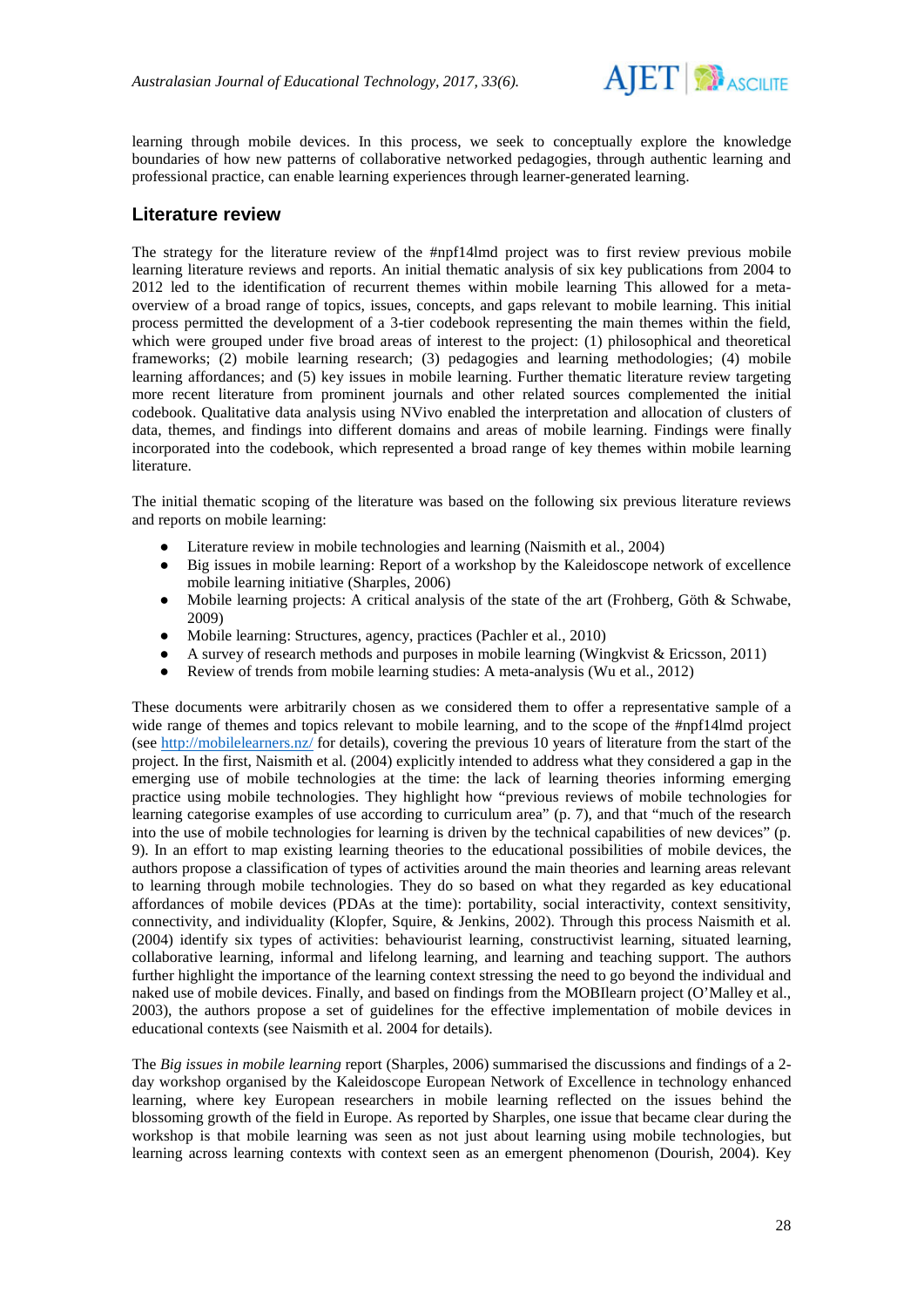

questions such as how to measure learning in mobile environments, or how to address the conflicts emerging between traditional classroom education and informal learning led to fruitful insights into the pedagogical landscape of mobile learning. Other critical topics discussed included the need to focus on activities and the interaction occurring between learners and technology (rather than in isolation), the collaborative social learning capacity of mobile learning and design principles needed to achieve this capacity, and the gaps needed to be filled to advance the research agenda within mobile learning.

In a more recent review Frohberg et al. (2009) examined more than a hundred mobile learning projects synthesising central benefits and values for each type of mobile learning reported, with the intention of discovering "common ground and similarities, along with differences, inconsistencies or contradictions within the domain of mobile learning" (p. 308). They followed Sharples and Taylor's task model for mobile learners designed to analyse mobile learning both in a detailed and at the meta-level (Sharples et al., 2007; Taylor, Sharples, Malley, Vavoula, & Waycott, 2006). The task model is an expansion of Engeström's activity theory (Engeström, 1987) enhancing it by focusing on the interdependencies and dialectic of learning and technology. One interesting pattern that emerged was that most projects were geared for novice or low knowledge learners. As indicated by Frohberg et al. (2009), although this might seem natural and almost irrelevant, the trade-off is therefore the lack of support for learners that have acquired a certain level of knowledge and expertise and are willing to advance further. As stated by the authors, "in accordance with Bloom's well-known taxonomy of educational objectives (Bloom, 1953), mobile learning should no longer limit itself to create knowledge and comprehension, but rather support learners in applying, analysing, synthesizing and evaluating their knowledge" (p. 322), suggesting a need to support advanced learners. Concluding remarks from Frohberg et al. (2009) not only highlight how the potential of mobile learning is still hidden, in particular regarding learning in context, but also stress the need to focus on designing mobile learning environments that invite learners to deep-reflection, communication, cooperation, and collaboration.

Within the same trend of addressing the need for comprehensive frameworks and unifying understandings in mobile learning, Pachler et al.'s (2010) book *Mobile learning: Structures, agency, practices* provides an in-depth conceptual and practical mapping of the field. The authors review a range of key issues relevant to mobile learning, with a focus on the socio-cultural conditions and cultural resources for learning through technology, rather than on technological innovation itself. They refer to this as the sociocultural ecological approach, emphasising that mobile learning needs to be situated and understood in the context of the fundamental and complex societal and cultural transformations in place in our modern society. In this regard, Kress and Pachler (2007) point that mobile learning is about individuals going "beyond the acquisition of knowledge relevant to issues encountered in the world but also to shape their knowledge out of their own sense of the world" (p. 22). Two key central aspects addressed by Pachler et al. (2010) as critical for understanding the significance and potential of mobile learning and its successful adoption are: (1) learner-generated contexts, with the notion of learner-generated seen as a paradigm shift from learning as content to learning as context in a meaning-making process triggered by social interactions and communication, facilitated by technological structures; and (2) appropriation. Appropriation here is seen as the adoption of mobile devices through meaning-making processes that are relevant to learners' emerging contexts: in other words, authentic learning. Pachler et al. (2010) address many other key issues in mobile learning, for example mobility of learners, mixed reality learning spaces, public and intimate spaces, development of mobile learning professionals, and visions for the field, among many others. Although these issues are relevant to us, they fall outside the scope and breadth of this review article.

In another review of mobile learning trends, Wingkvist and Ericsson (2011) acknowledge the rapid growth in research, development and implementation of mobile learning across educational contexts (Kukulska-Hulme et al., 2009), yet recognise that "research conducted into mobile learning is often small-scale and has seldom been developed into learning aids that are in wide use" (Wingkvist  $\&$ Ericsson, 2011, p. 1). With the intention of developing an understanding of research methods and purposes in mobile learning, the authors conducted a survey of published research in mobile learning investigating 114 papers from the mLearn conference proceedings from 2005, 2007, and 2008. Recognising that research methods often overlap, they identified eight types of research methods based on the defining characteristics of each one of them for the purpose of their classification of research in mobile learning: case studies, field studies, action research, experiment studies, survey research, applied research, basic research, and normative research. In addition, and following Benbasat's (1985) criteria,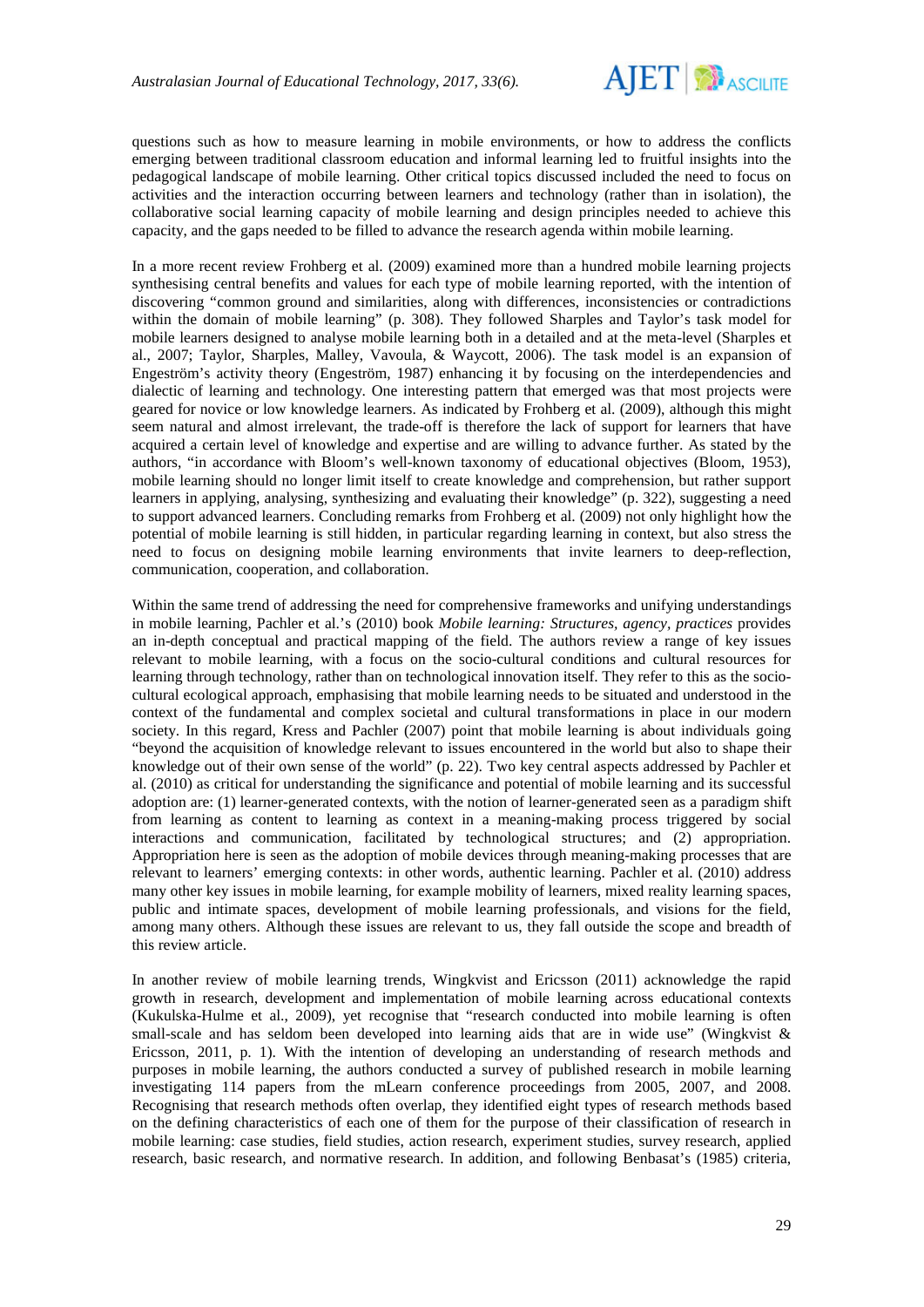

they grouped these eight research methods under either environment dependent, artificial, or environment independent. Case studies, field studies, and action research were seen as methods used in natural, or reallife settings, experiment studies as being carried out in somewhat artificial studies, and the remaining four (survey, applied, basic and normative research) as being somehow all environment independent, yet not artificial studies. Wingkvist and Ericsson (2011) provide a useful summary table of the above classification, indicating the strengths, weaknesses, and types of use of each research method (see original article for further reference).

In terms of research purposes, and acknowledging that "the purpose of a research effort is closely linked to the research method used and vice versa" (p. 6), Wingkvist and Ericsson (2011) propose four types of research purposes: describing (writings that describe the unit under study); developing (writings that define theoretical and/or technical frameworks); understanding (writings that seek to understand and make sense of conducted research); and evaluating (writings that evaluate the usefulness, benefits, and shortcomings of research). Findings from Wingkvist and Ericsson (2011) show that the most common research method is the normative research (25%), followed by case studies (22%) and applied research (17%), with the least commons being action research (4%) and basic research (2%). Environment independent (55%) was the most common type of environment reported, followed by environment dependent (36%) and artificial (9%). Regarding research purposes, describing studies was the most common purpose (57%), followed by developing (25%), understanding (15%), and evaluating (3%) (for further insights refer to Wingkvist and Ericsson's review). Gaps identified by the authors are a lack of richness between the two most, yet opposite in essence, employed research methods, that is case studies (empirical data collection) and normative research (utilisation of mobile learning in abstract ways), both representing almost half of the sample. Another gap in the reviewed literature is the lack of evaluation and basic research, as "much of the research is done to describe, not understand or evaluate. This may indicate a lack of maturity and lack of clear definitions" (p. 10). Wingkvist and Ericsson (2011) further state that the speed with which mobile technologies develop could be another reason for the low level of evaluation and basic research studies.

In another review of the literature, Wu et al. (2012) expand on Hwang and Tsai's (2011) and Hung and Zhang's (2012) literatures reviews on mobile learning issues and research domain trends, and formulate "a more comprehensive examination and analysis of mobile devices, learners, disciplines and courses" (Wu et al., 2012, p. 818). They do so by focusing on the major research purposes, methodologies, and outcomes in mobile learning. Following a systematic review and analysis from a data pool of bibliographic databases (e.g., Wiley InterScience, ERIC, and SAGE), the authors identified 164 studies published from 2003 to 2010 and complying with their criteria, which included being primarily focused on mobile learning, having an identifiable learner level, and involving education activities when implementing mobile learning, among others (see reference for further details). They then performed data coding and analysis based on 10 features related to the quality of research methodologies, as deemed relevant by the authors, including categories of research purpose, learner demographics, method employed, discipline-orientation, and learning context. In contrast to Wingkvist and Ericsson's (2011) findings, and acknowledging the different backgrounds and approaches employed by these two reviews, Wu et al. (2012) report that the most common research purpose in mobile learning are evaluating studies (58%), followed by designing mobile system for learning (32%), investigating the affective domain in mobile learning (5%), and evaluating the influence of learners' characteristics in the learning process (5%).

In the context of this review article, the above accounts presented from the six previous literature reviews and key reports in mobile learning tell us, among other things, that the field has been in a constantly rapid transition and evolution since the early days of mobile learning, with its potential still latent. We can also see some references to the three key aspects of mobile learning reported by Cook and Santos (2016) addressed at the beginning of this article. For example, both Naismith et al. (2004) and Sharples (2006) refer to the need to address ideas relating to connected and collaborative social learning through mobile devices, with Sharples particularly calling for design principles required to achieve so. Or the need for mobile learning to focus on affordances that enhance authentic learning across emerging environments and contexts within learner-generated learning modes of learning (Naismith et al., 2004; Pachler et al., 2010; Sharples, 2006). In addition, the above overview of the literature also sheds light on the commonly found range of issues in mobile learning, for example a lack of theoretical frameworks and common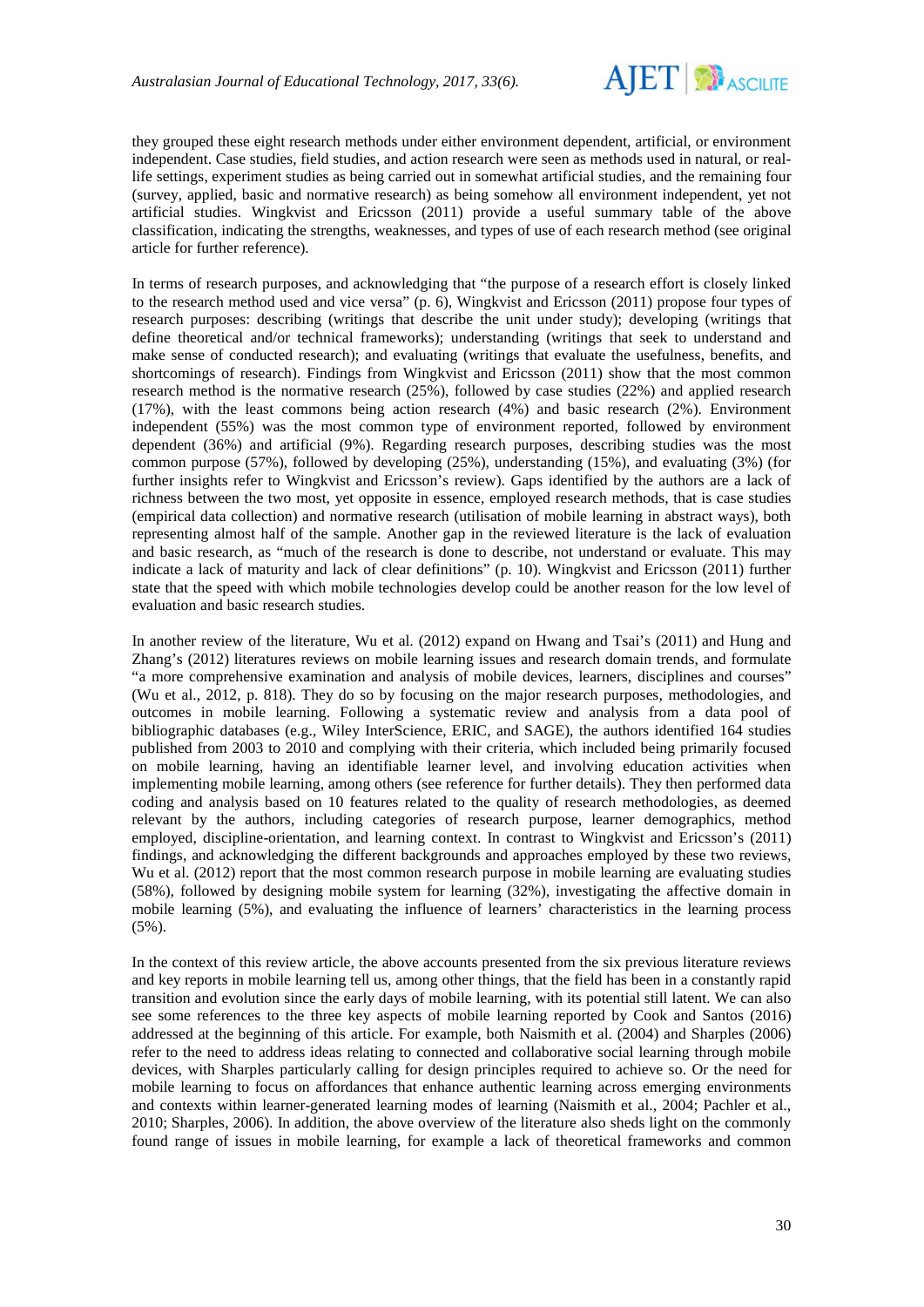

understandings, and therefore of maturity as a field, as well as the different and growing approaches existing in the field represented by the diversity of key topics that emerged from the literature.

In terms of approaches for future directions, Wingkvist and Ericsson (2011) state that stopping and reflecting on past results once again as a challenge for the field could help in reaching a "visionary future" (p. 11) and in reconceptualising mobile learning. On the other hand, Parsons (2014), who also recounts the key themes in mobile learning research over the past 20 years, concludes that:

[T]he message from the timeline for current researchers is to cast their eye beyond current technology and practice and imagine the potential opportunities for the mobile learning that are not yet even possible or practical" (pp. 13-14).

More recently, Traxler (2016) in addressing the failure of mobile learning states:

Mobile learning has stalled. It has spent quite some time barking up the wrong tree, looking backwards and inwards. I'd like to direct the community's attention onward and outward instead. (para. 19)

Within such spirit of reflecting on previous successes and failures, and looking ahead with the unpredictable and yet-to-emerge in mind, through our initial qualitative analysis of key themes in mobile learning taken from reviewing previous reviews we identified more than 15 Level 1 key themes in mobile learning, which we translated into a codebook for further coding of more recent literature. The aim of this process is to situate the emerging focus on learner-generated learning through newer mobile learning technologies and affordances, such as mobile AR and mobile VR, in the historical context of the field, and within the range of key themes currently existing in mobile learning, as addressed by this special issue of AJET. We expand on this in the next section.

## **Key themes in mobile learning: A qualitative meta-analysis**

Following the development of the initial codebook addressing key themes in mobile learning from the first iteration of literature review, as described above, we continued the qualitative meta-analysis through recurrent theme analysis of the literature by reviewing 328 publications from selected prominent journals (e.g., AJET, BJET, Computers & Education, EURODL, IJMBL), conference proceedings (e.g., ASCILITE, MLearn, Molta), books, and other sources addressing mobile learning from 2010 to 2016. These publications were selected through data mining and search engines using different keywords, including: m-learning, mobile, device, phone, social media, tablet, emerging technology, ubiquity, handheld, smart device, and digital technology.

Using the initial codebook as reference, this second review process involved the identification of thematic patterns through descriptive and inferential coding and analysis of these publications following La Pelle's "clever but simple" qualitative data analysis method (2004, p. 85). This method uses Microsoft Word tables and associated data management tools for the organisation, management, coding, interpretation, and presentation of data. The use of table structures can be a powerful analytical tool usable in manageable ways as a database for analysis (Miles & Huberman, 1994). Further qualitative data analysis using NVivo followed. This process enabled the interpretation and allocation of clusters of data, themes and findings into different thematic sections of the codebook. Through this process, we improved and complement the richness of the original codebook.

Note that this is an evolving codebook that we are enhancing and complementing on an ongoing basis as new literature is being reviewed and processed, and thus new themes are being added to the codebook. To March 2017, we have identified 21 Level 1 themes, 93 Level 2 themes, and 214 Level 3 themes. Table 1 presents selected Level 1, Level 2, and Level 3 themes related to learner-generated learning through emerging technologies, organised within the five broad areas of mobile learning presented earlier: (1) philosophical and theoretical frameworks; (2) mobile learning research; (3) pedagogies and learning methodologies; (4) mobile learning affordances; and (5) key issues in mobile learning. Accounts on all key themes identified through this process will be reported elsewhere; the evolving codebook (Level 1 and Level 2) can be accessed through this link: [https://docs.google.com/document/d/1W](https://docs.google.com/document/d/1W-em2D7swkK0jRjZgnHyRiyebGOtYW9aDoTT8ks1nh0/edit?usp=sharing)[em2D7swkK0jRjZgnHyRiyebGOtYW9aDoTT8ks1nh0/edit?usp=sharing](https://docs.google.com/document/d/1W-em2D7swkK0jRjZgnHyRiyebGOtYW9aDoTT8ks1nh0/edit?usp=sharing)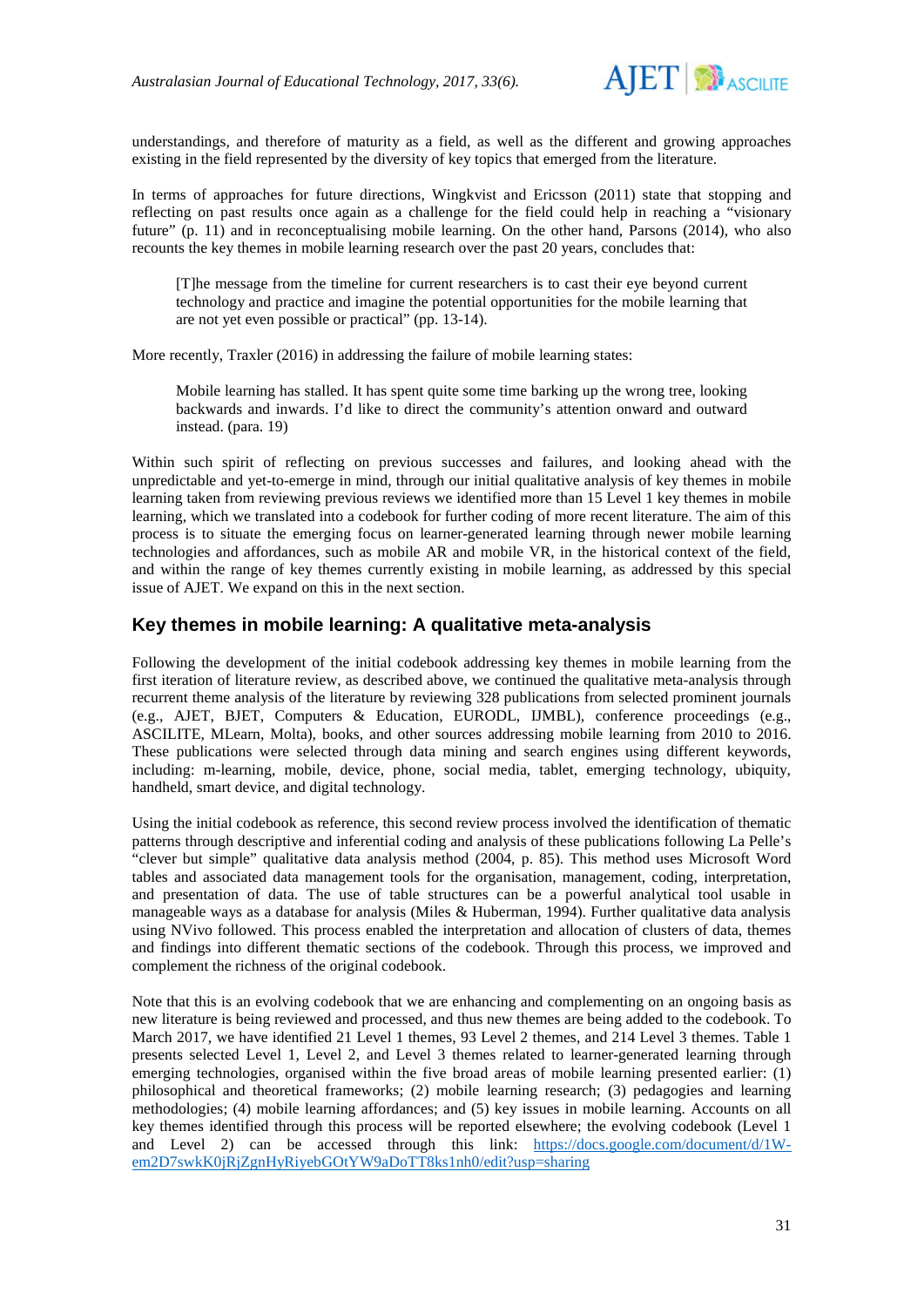

### Table 1

*Selected Level 1, Level 2, and Level 3 key themes grouped under five broad areas of mobile learning.*

| $\bullet$ Level 1                                  | O Level 2                                                                                                                                                                                                                                                                                                          | Level 3                                                                                                                                                                                                                              |  |
|----------------------------------------------------|--------------------------------------------------------------------------------------------------------------------------------------------------------------------------------------------------------------------------------------------------------------------------------------------------------------------|--------------------------------------------------------------------------------------------------------------------------------------------------------------------------------------------------------------------------------------|--|
| (1) Philosophical and theoretical frameworks       |                                                                                                                                                                                                                                                                                                                    |                                                                                                                                                                                                                                      |  |
|                                                    | Learning theories relevant to new practice<br>Constructivist learning<br>$\circ$<br>Situated learning<br>$\circ$                                                                                                                                                                                                   | Context-aware learning                                                                                                                                                                                                               |  |
| Socio-cultural activity theory                     | $\Omega$<br>$\circ$                                                                                                                                                                                                                                                                                                | Context (relevance of the environment and the learning issue)<br>Socialising (interpersonal relationships)<br>Communication (social setting / degree of communication between learners)                                              |  |
|                                                    | Socio-cultural ecological approach<br>$\Omega$<br>Participatory culture<br>$\circ$                                                                                                                                                                                                                                 | Life-worlds (socio-cultural background of users)<br>Significance of mobile devices in the life-worlds of users<br>Opportunities to participate and to develop necessary cultural<br>$\blacksquare$<br>competencies and social skills |  |
|                                                    | $\circ$<br>$\circ$<br>convergence and integration<br>$\circ$<br>Appropriation<br>$\circ$                                                                                                                                                                                                                           | Media landscape (range of media instances and affordances available)<br>Cultural resources - Integrative view of mobile devices within the context of media<br>Learner-generated content and contexts                                |  |
| Unspecified frameworks                             | Complexity in mobile learning<br>$\circ$<br>$\circ$                                                                                                                                                                                                                                                                | Systems thinking principles in mobile learning<br>Self-organisation of learning systems                                                                                                                                              |  |
| (2) Mobile learning research (theory and findings) |                                                                                                                                                                                                                                                                                                                    |                                                                                                                                                                                                                                      |  |
|                                                    | Research methods in mobile learning<br>Design-based research<br>$\circ$<br>Action research<br>$\circ$<br>Experimental studies<br>$\circ$                                                                                                                                                                           | Studies that are suitable for evaluating new design ideas and/or<br>٠<br>theories                                                                                                                                                    |  |
| Research purposes<br>$\bullet$<br>$\bullet$        | Basic research<br>$\circ$<br>Understanding<br>$\circ$<br>Evaluating<br>$\circ$<br>Findings from previous mobile learning research and reports<br>Distribution of research outcomes across sectors<br>Distribution of educational contexts by mobile device<br>Categories of research directions in mobile learning |                                                                                                                                                                                                                                      |  |
| (3) Pedagogies and learning methodologies          |                                                                                                                                                                                                                                                                                                                    |                                                                                                                                                                                                                                      |  |
|                                                    | Phases of mobile learning history<br>I. Focus on devices<br>$\Omega$<br>$\circ$<br>$\circ$                                                                                                                                                                                                                         | II. Focus on learning outside the classroom<br>III. Focus on mobility of the learner (cross-contexts)                                                                                                                                |  |
| Mobile learning pedagogies                         | Contextual use of mobile learning<br>$\circ$<br>$\circ$<br>$\circ$<br>Indigenous learners and pedagogy                                                                                                                                                                                                             | PAH continuum (pedagogy - andragogy - heutagogy)<br>Learners conceptions around mobile learning                                                                                                                                      |  |
|                                                    | $\circ$<br>Barriers and enablers<br>$\circ$                                                                                                                                                                                                                                                                        | Access and equity to education opportunities                                                                                                                                                                                         |  |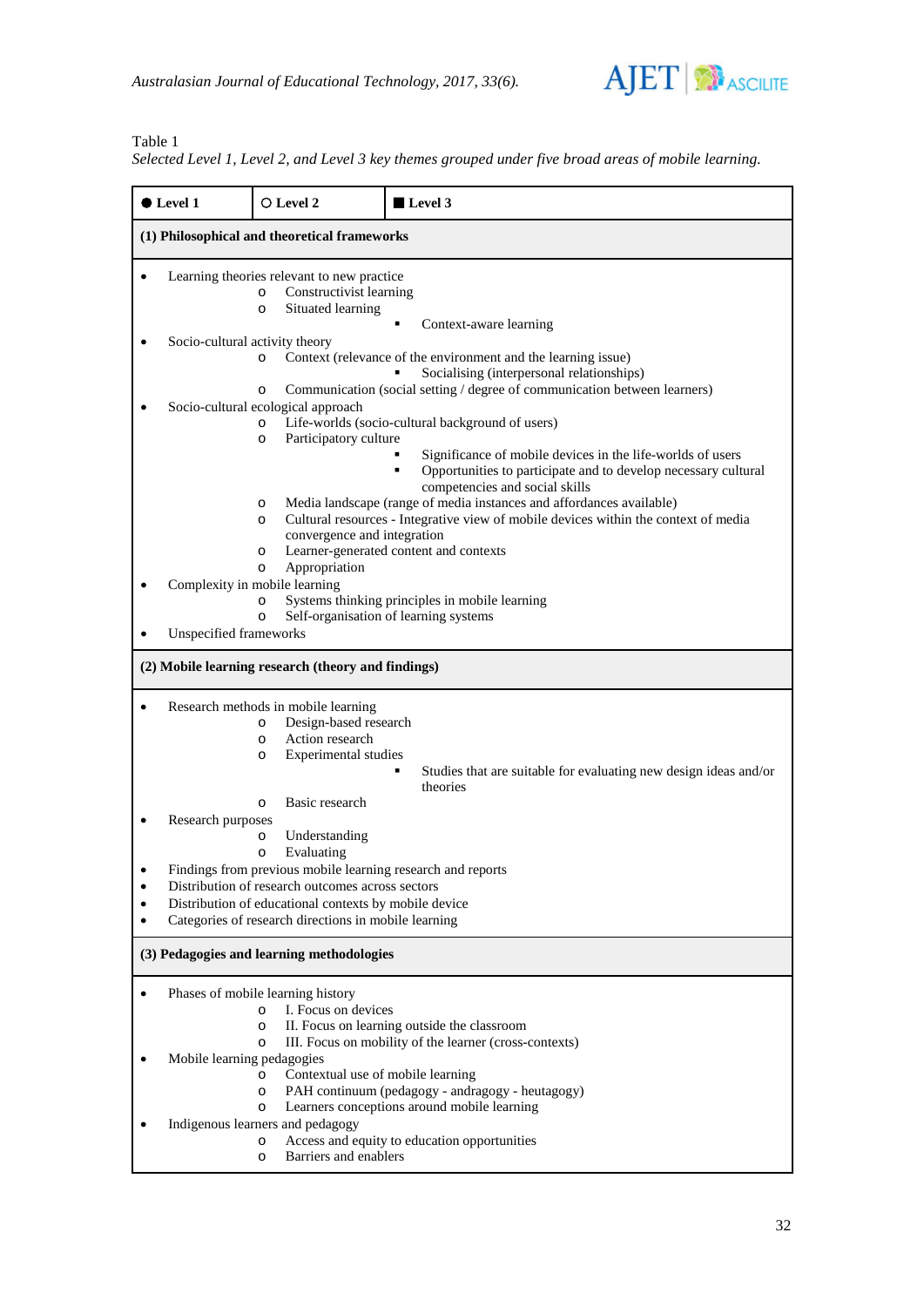

| Cultural and universal values<br>$\circ$<br>Guidelines to inform educational practices and policy<br>$\bullet$<br>Connected social learning<br>$\bullet$<br>Heutagogy<br>$\bullet$<br>BYOD - bring your own device<br>$\bullet$<br>(4) Mobile learning affordances |                                                                                                                                                                                                   |  |
|--------------------------------------------------------------------------------------------------------------------------------------------------------------------------------------------------------------------------------------------------------------------|---------------------------------------------------------------------------------------------------------------------------------------------------------------------------------------------------|--|
|                                                                                                                                                                                                                                                                    |                                                                                                                                                                                                   |  |
| Mobile learning affordances<br>$\bullet$<br>Augmented Reality (AR)<br>$\circ$                                                                                                                                                                                      |                                                                                                                                                                                                   |  |
|                                                                                                                                                                                                                                                                    | AR and digital augmentation as particularly important in user-<br>generated contexts and meaning-making                                                                                           |  |
| Virtual reality (VR)<br>$\circ$                                                                                                                                                                                                                                    |                                                                                                                                                                                                   |  |
| Mixed realities (MR)<br>$\circ$                                                                                                                                                                                                                                    | The MR continuum                                                                                                                                                                                  |  |
| Real reality/real environment (RR)<br>$\circ$                                                                                                                                                                                                                      |                                                                                                                                                                                                   |  |
|                                                                                                                                                                                                                                                                    | Offline / analogue components of MR                                                                                                                                                               |  |
| Mobility<br>O                                                                                                                                                                                                                                                      |                                                                                                                                                                                                   |  |
| Digital/online spaces<br>$\circ$                                                                                                                                                                                                                                   | Mobility as being disruptive to learners                                                                                                                                                          |  |
| Social media<br>$\circ$                                                                                                                                                                                                                                            | Ethical considerations of online and/or public spaces<br>٠                                                                                                                                        |  |
|                                                                                                                                                                                                                                                                    | Academic social media<br>٠                                                                                                                                                                        |  |
| Online communities of practice/connected collaboration and practice<br>$\bullet$                                                                                                                                                                                   | Social learning and distributed learning                                                                                                                                                          |  |
| Multimedia production<br>٠<br>Geo-location and proximity triggers<br>$\bullet$<br>360 degree panoramic photos and videos<br>$\bullet$                                                                                                                              |                                                                                                                                                                                                   |  |
| (5) Key issues in mobile learning                                                                                                                                                                                                                                  |                                                                                                                                                                                                   |  |
| Key issues in mobile learning<br>$\bullet$                                                                                                                                                                                                                         |                                                                                                                                                                                                   |  |
| $\circ$                                                                                                                                                                                                                                                            | Development for education professionals                                                                                                                                                           |  |
|                                                                                                                                                                                                                                                                    |                                                                                                                                                                                                   |  |
|                                                                                                                                                                                                                                                                    | Lack of research on how teachers can engage with heutagogy                                                                                                                                        |  |
| $\circ$                                                                                                                                                                                                                                                            | through learning technologies                                                                                                                                                                     |  |
|                                                                                                                                                                                                                                                                    | Public, personal and intimate spaces and ethical considerations<br>Risks of device to machine communication without                                                                               |  |
|                                                                                                                                                                                                                                                                    | owner/learner consent                                                                                                                                                                             |  |
|                                                                                                                                                                                                                                                                    | Transmission of location data<br>٠                                                                                                                                                                |  |
|                                                                                                                                                                                                                                                                    | Lack of privacy and intimacy in digital spaces                                                                                                                                                    |  |
| O                                                                                                                                                                                                                                                                  | Learner-generated content and contexts<br>Mobile learning and individual/collective meaning-making<br>٠                                                                                           |  |
|                                                                                                                                                                                                                                                                    | occurring as situated in contexts and situations                                                                                                                                                  |  |
|                                                                                                                                                                                                                                                                    | Static and dynamic (evolving) dimensions of learning contexts                                                                                                                                     |  |
| $\circ$                                                                                                                                                                                                                                                            | Affective, aesthetics and emotional factors in mobile learning                                                                                                                                    |  |
| <b>BYOD</b><br>$\circ$<br>$\circ$                                                                                                                                                                                                                                  |                                                                                                                                                                                                   |  |
|                                                                                                                                                                                                                                                                    | Interface between formal, informal and non-formal contexts and settings<br>Challenges and opportunities offered by mobile devices to learn<br>outside formalised institutions and across contexts |  |
| O                                                                                                                                                                                                                                                                  | Mobile learning and effective/culturally-responsive design principles                                                                                                                             |  |
| $\circ$                                                                                                                                                                                                                                                            | Research and development in mobile learning innovation and implementation                                                                                                                         |  |
| $\circ$                                                                                                                                                                                                                                                            | Building relationships and trust in mobile learning spaces                                                                                                                                        |  |
| $\circ$                                                                                                                                                                                                                                                            | Face-to-face and offline components of mobile learning                                                                                                                                            |  |
| Teacher/practitioner support<br>$\circ$<br>$\circ$                                                                                                                                                                                                                 | Institutional uptake, transformation, and change                                                                                                                                                  |  |
| $\circ$                                                                                                                                                                                                                                                            | Change rate of emerging and innovative learning technologies<br>Strategies to account and absorb the constant innovation of                                                                       |  |

The above set of selected key themes identified from the literature provide a panorama of some of the important factors and considerations determining a reconceptualisation of mobile learning. This complex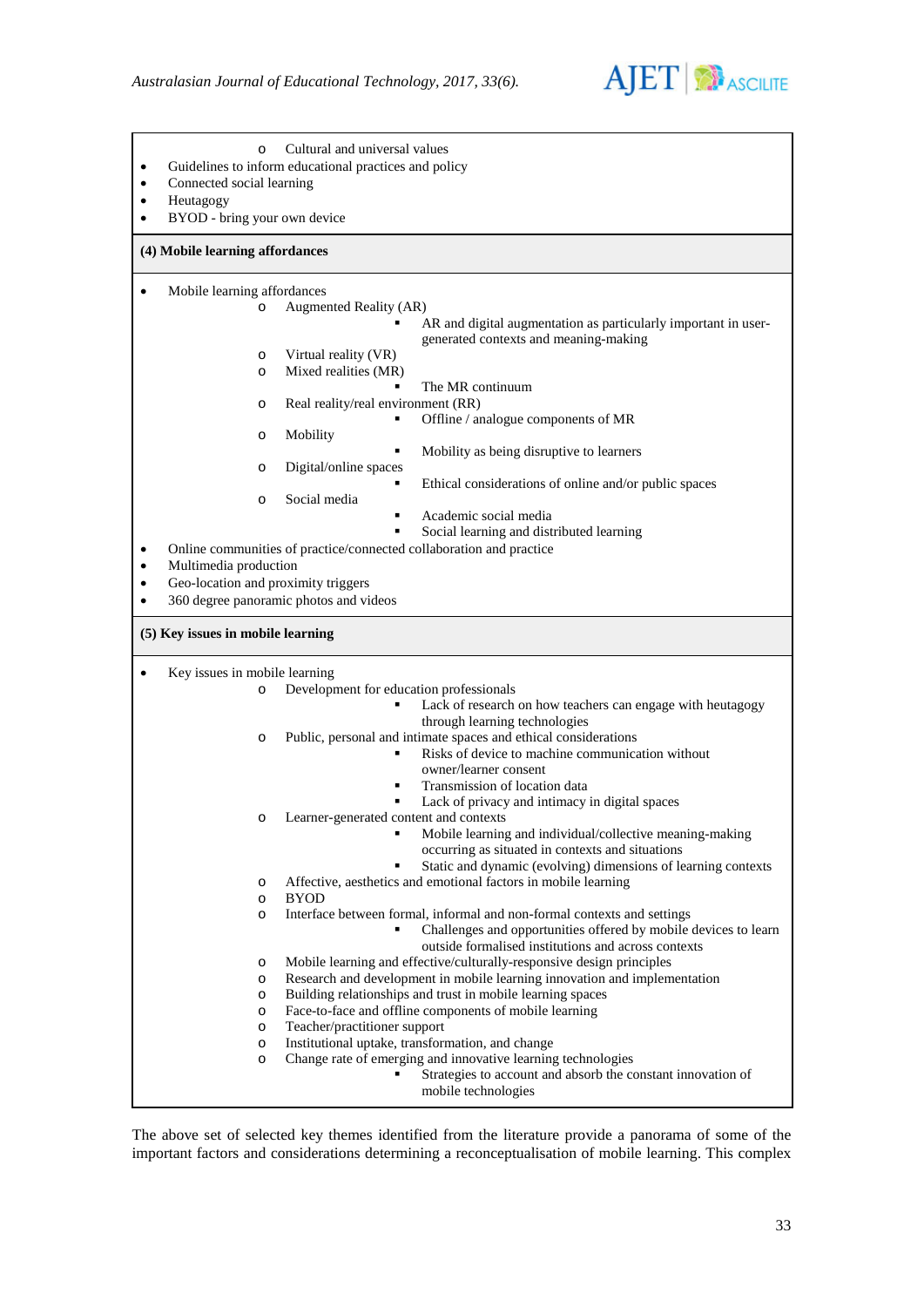

and dynamically evolving selected ecology of mobile learning themes are here to be (re)considered around the learner-generated learning potential of newer emerging digital affordances, such as mobile AR and VR. We see that these two current mobile learning affordances, complemented though relevant approaches to research and practice in complex mobile learning settings, while promoting authentic, connected and distributed social learning, are critical to reconceptualise learning through mobile devices. In the next section, we explore this further.

### **Prospects for learner-generated learning through mobile AR and VR**

The literature review has shown that mobile learning as a research field has matured since the first attempts at large scale exploratory projects in the early 2000's. Indeed, mobile devices (particularly the smartphone) have become deeply embedded in the daily lives of the twenty-first century society, with an adoption rate nearing 100% worldwide (International Telecommunications Union, 2016). However, mobile learning has failed to realise the potential of revolutionising education (Traxler, 2016). We continue to substitute and augment prior pedagogical practices via new technology and publish the analysis of these case studies (Rushby, 2012). In order to transform educational practice, we need to ground mobile learning research in methodologies that are explicitly informed by new learning theories and pedagogical practices that move from knowing to being, and from developing student competence to capability: creativity, problem solving, collaboration, and resilience (Hase & Kenyon, 2007). This in recognition of the complex, unpredictable, and ever-evolving social, cultural, ecological, educational, technological, and other settings and conditions of connected social mobile learning, which calls for insights from complexity theory in education (Aguayo et al., 2016; Meadows, 2008; Somekh, 2007).

Complexity theory in education, which refers to the employment of complexity science in education as an epistemological lens, looks at educational settings as complex, dynamic (ever-evolving), and unpredictable educational systems (Davis & Sumara, 2005; Morrison, 2002). Within such systems, the role of mobile technology as a mediating tool is to actively facilitate the learning process in learners in culturally responsive and meaningful ways (Aguayo, 2014; Aguayo & Eames, 2017). This process not only can be designed to occur as learner-generated learning through emerging learning affordances, such as mobile augmented reality and mobile virtual reality, but also by enhancing authentic and socially relevant modes of learning (Aguayo, 2016; Hase & Kenyon, 2007). Furthermore, within such epistemology, both learners and mobile technologies can be seen as *learning actors*, where the shared interaction between them (through the technological affordances of mobile devices) can produce the learning process to emerge out of such interaction (Aguayo, Veloz & Razeto-Barry, 2017; Jorg, 2000; Sumara & Davis, 1997).

In this sense, we must leverage the unique affordances of mobile devices that support authentic learnergenerated content and learner-generated contexts within complex and ever-evolving educational settings (Luckin et al., 2010). Design based research, which has the ability to bridge the theory and practice gap and is capable of creating transferrable knowledge within ever-evolving tools and environments, provides such a foundation (Cook & Santos, 2016; van de Akker, Bannan, Kelly, Nieveen, & Plomp, 2010). We further argue that mobile augmented reality (AR), mobile virtual reality (VR), and mixed reality (MR) environments, that is the existing analogue to digital continuum encompassing AR and VR within real life settings (FitzGerald et al., 2013), are current key mobile affordances that can support the design of learner-determined environments. In the following section, we explore these in relation to the five broad areas and themes identified by the literature review.

#### *Theoretical frameworks*

While the literature review has revealed the breadth of theoretical frameworks employed in mobile learning, theoretical frameworks that are particularly relevant for informing the design of learnergenerated mobile AR and VR content and contexts include: social constructivism, connectivism, authentic learning, rhizomatic learning, and problem based learning (Bannan, Cook, & Pachler, 2015; Cook & Santos, 2016). Other theoretical frameworks that can provide with useful insights in the design of authentic learning environments within complex and unpredictable settings are socio-cultural activity theory and complexity theory applied in education (Aguayo, 2016; Frohberg et al. (2009); Hase & Kenyon, 2007; Morrison, 2002).

*Research in mobile learning*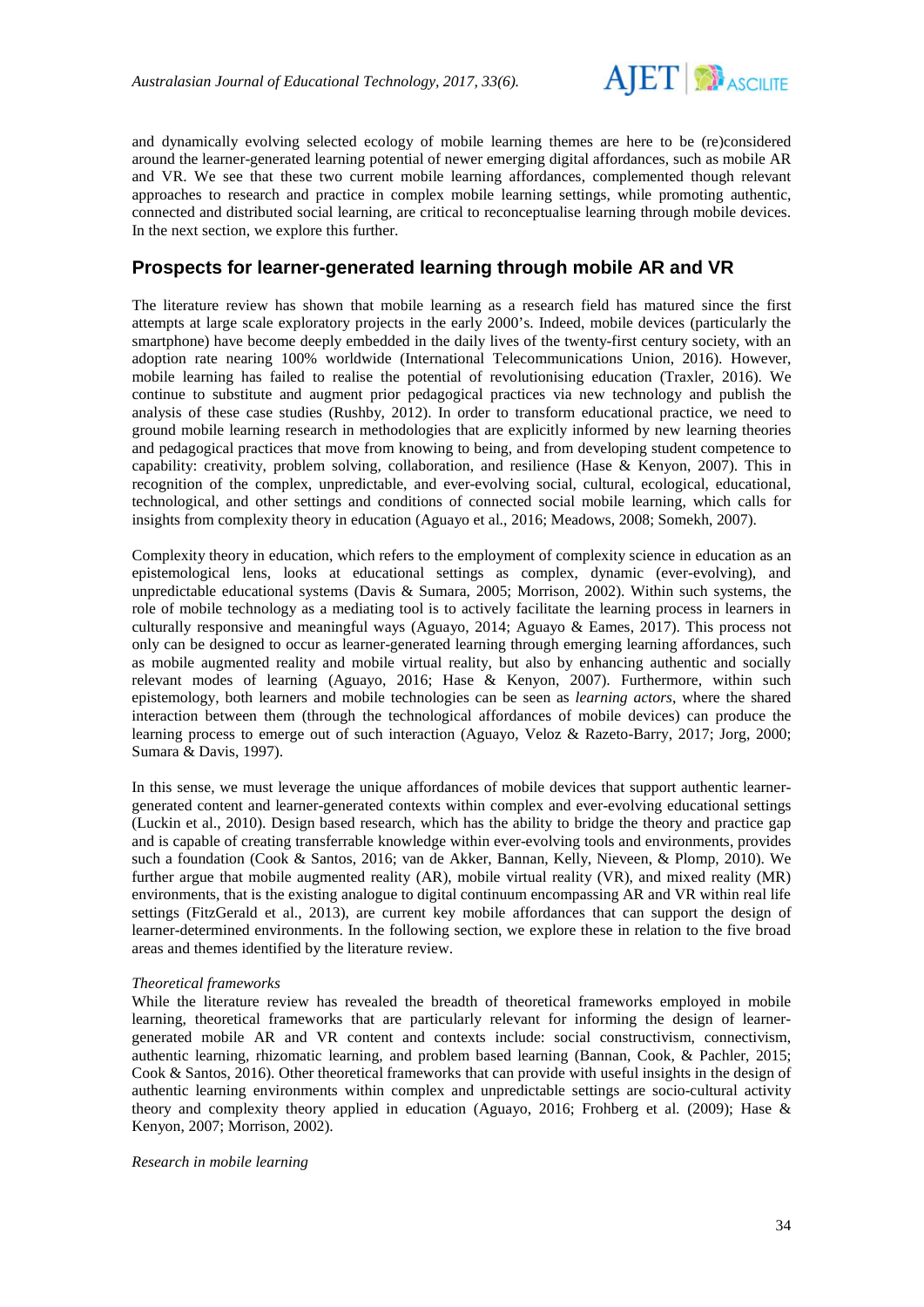

Due to the recent, and rapidly changing and emerging nature of the technology that surrounds mobile AR and VR affordances, there is relatively limited published research in learner-generated mobile AR and VR (Cochrane, 2016; Cochrane, Narayan, & Antonczak, 2016; FitzGerald et al., 2013; Hussein & Natterdal, 2015). This will change rapidly with the development of special interest research groups, such as the Ascilite mobile learning special interest group [\(http://ascilite.org/get-involved/sigs/mobile](http://ascilite.org/get-involved/sigs/mobile-learning-sig/)[learning-sig/\)](http://ascilite.org/get-involved/sigs/mobile-learning-sig/), the immersive Learning Research Network [\(https://immersivelrn.org/about-us/what-is](https://immersivelrn.org/about-us/what-is-ilrn/))[ilrn/\),](https://immersivelrn.org/about-us/what-is-ilrn/)) and other similar research clusters around the globe targeting these emerging mobile affordances.

#### *Mobile learning pedagogy and practice*

What literature that exists is largely centred upon mobile AR and VR as delivery platforms for teacher developed material and scenarios (Butchart, 2011; Coimbra, Cardoso, & Mateus, 2015; Delello, McWhorter, & Camp, 2015; FitzGerald et al., 2013). We believe that heutagogy (Blaschke & Hase, 2015; Hase & Kenyon, 2007) encapsulates a theoretical perspective to guide mobile learning pedagogy and practice towards empowering learner-generated AR and VR content and contexts. In the short term we also see the contextual use of mobile learning, most of the time through BYOD approaches, and connecting within social media spaces, as having a major influence on the impact of learner-generated AR and VR (Cook & Santos, 2016; Pachler et al., 2010) related pedagogies and practice.

#### *Mobile learning affordances*

Augmented reality has been a key affordance of mobile learning since the emergence of mobile AR browsers that enable creation and sharing of user-generated content (Butchart, 2011). These include: Wikitude, Aurasma, Layar, and (formerly) Junaio. Mobile AR suffered a misstep through Google's defunct Google Glass project that failed to consider the social impact of *always on* AR glasses (Gross, 2014). The social acceptance of wearable mobile technologies is still emergent (Alvarez, Bower, Freitas, Gregory & Wit, 2016) and mainstream social acceptance is apparently currently limited to smartwatches and personal fitness trackers. Mobile VR is a more recent mobile learning affordance enabled by the development of high screen resolution and 64 bit processor based smartphones alongside the availability of low cost head-mounted devices (HMD), such as Google Cardboard and compatible headsets (Amer & Peralez, 2014). Learner-generated mobile VR has become enabled through the recent release of low cost 360 degree cameras designed to accompany smartphone-based 360 image and video stitching and sharing applications. The sharing of mobile VR content is also directly linked to the embedding of user-generated content within social networks such as Facebook, Wordpress, Twitter, and Google Streetview, among others. Thus, we see the emergence of an ecology of resources based upon mobile social networks to support learner-generated AR and VR content (Cochrane, 2016; Cochrane, Cook, Aiello, Harrison, & Aguayo, 2016).

#### *Key issues in mobile learning*

Key issues surrounding mobile AR and VR in education include the ethical and health implications of these technologies (Andrews, Dyson, & Wishart, 2013; Dyson, Andrews, Smith, & Wallace, 2013; Lally, Sharples, Tracy, Bertram, & Masters, 2012). A recurrent issue in mobile learning research is also the need to move beyond case studies and uncritical positivist approaches to a more critical and transferable methodology such as design-based research (DBR) that embeds iterative project design and evaluation leading to the creation of refined design principles transferrable to other academic contexts (Bannan et al., 2015; Cook & Santos, 2016; Reeves, 2006).

#### **Moving forward**

We argue that the recent focus upon design-based research to inform the identification of transferable design principles for implementing learner-generated content and contexts via authentic mobile learning, in combination with considerations from complexity theory in education, provides the way forward for mobile learning to become a real catalyst for transforming pedagogy across complex settings (Aguayo, 2016; Cochrane & Narayan, 2016, 2017; Cochrane, Narayan, & Oldfield, 2015; Narayan & Herrington, 2014). A key design principle is enabling authentic learning experiences (Herrington, Reeves, & Oliver, 2010) through the use of augmented and virtual reality (Aguayo, Cochrane, & Narayan, 2016a, 2016b; Cochrane et al., 2016). The focus of research and mobile learning hence moves beyond the tools and their affordances to operationalising and utilising the unique affordances of mobile learning—mobility and ability to create contexts (Cook & Santos, 2016) by embedding and exploiting innovative and transformative pedagogies to empower and engage the learner in the learning process.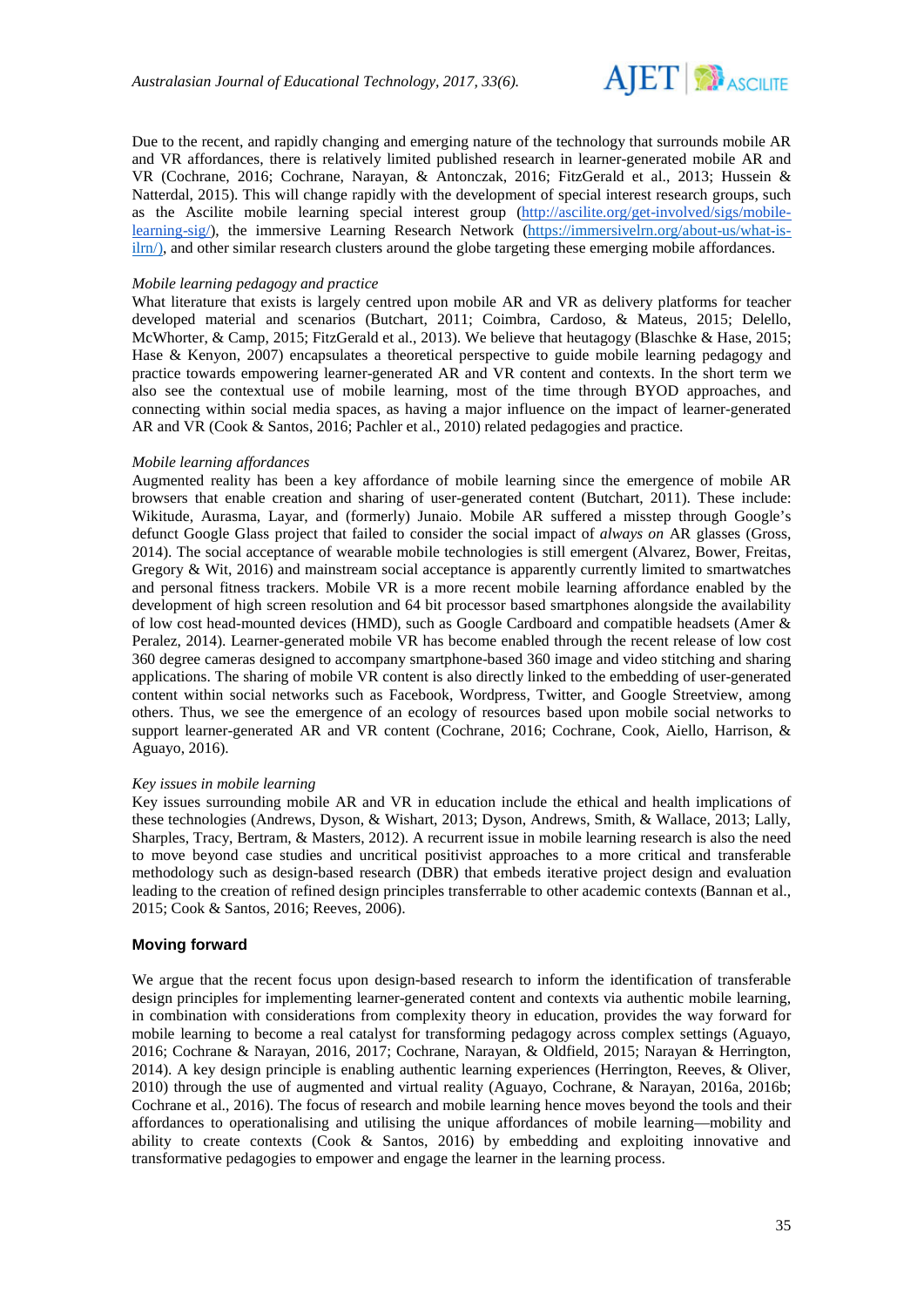

Mobile learning is still evolving and unfolding at a rapid rate on a global scale. Unlike other learning innovations, such as elearning, mobile learning is informed by practices and innovations outside of formal institutional boundary (Traxler, 2016). As a result, new mobile affordances and capabilities such as AR and VR spring to life unexpectedly, yet are to become the norm and eventually old affordances. Therefore, we argue the need to move away from a focus on mobile apps as content-delivery platforms for learning, to situating the apps and their affordances within effective and open pedagogies, such as heutagogy, authentic learning, and Pedagogy 2.0 (McLoughlin & Lee, 2008). We also argue for research approaches (such as design-based research, and complexity theory in education) that are agile, future focused and future-proof, and adaptable to complex settings, which allows for creativity and innovation in learning and teaching practices and the creation of transferrable knowledge to emerge. In this sense, we see that mobile learning and its plethora of growing theories, pedagogies, research and practice ought to focus on innovative pedagogies as a process, rather than a rigid structure and content-delivery platform. We believe that within such view old, current, and emerging affordances yet to come can be implemented to in turn facilitate open pedagogies in transformative ways.

## **Summary**

The literature highlights that mobile learning research and practice has progressed through three identifiable stages: the mobility of the device, learning beyond the classroom, and the mobility of the learner (Cook & Santos, 2016; Pachler et al., 2010; Sharples, 2009). The growing ubiquity of mobile devices throughout society has led to a social-cultural acceptance into everyday life practices. However, the literature indicates there is still a relatively low uptake of mobile learning across all levels of education, and in particular within higher education, in particular mobile learning underpinned by heutagogy as a guiding framework to enable learner-generated content and learner-generated contexts. Mobile learning research and practice needs to move beyond a niche field to gain mainstream impact and transform pedagogy. The extent of this trend is demonstrated by the lack of inclusion of mobile learning research in open access peer reviewed journals within the top ten ranked educational technology journals by Google Scholar (2015). Mobile learning research articles are underrepresented in these journals. For example, percentages of total articles from 2011 to 2016 based upon a basic keyword search for: mlearning, mobile learning, or m-learning: International Review of Research in Open and Distributed Learning (6%), Education Technology and Society (3%), the Australasian Journal of Educational Technology (2%), the Turkish Online Journal of Educational Technology (2%), and IEEE Transactions on Learning Technologies (2%). Another evident trend we can see in the reviewed literature is the lack of conceptual and theoretical frameworks unique to mobile learning.

We argue that the emergent domains of new mobile learning affordances, such as connected mobile social media, mobile augmented reality and mobile virtual reality, provide fertile ground for founding mobile learning research and practice firmly within the framework of designing authentic learning experiences that leverage learner-generated content and contexts (heutagogy) using mobile devices. Along with heutagogy and authentic learning, and the unpredictable nature of mobile development and educational settings, we need to consider pragmatic approaches to research and learning within complex environments. We believe an open, adaptable, and agile approach to learning and research will allow practitioners and researchers to embrace the rapid and complex change and advancements in tools and affordances, and within settings, to explore the unseen and undiscovered, and theorise new meanings and frameworks leading to better pedagogical practice and understanding of mobile learning. This is epitomised in the concept of the scholarship of technology enhanced learning or SOTEL (Haynes, 2016).

## **Conclusions**

The literature review shows that the past decade and a half of mobile learning research has followed the typical hype cycle associated with new technology as educators attempt to integrate it into both research and practice. While some commentators call out the failure of mobile learning to revolutionise learning (Traxler, 2016), others see the confluence of social media, mobile devices, design-based research, augmented reality, and virtual reality as a new state-of-the-art that can finally move mobile learning towards enabling authentic learner-generated content and contexts (Cook & Santos, 2016). Reflecting upon our review of the literature surrounding mobile learning, we make a plea for heeding Cook and Santos call for exploring design-based research, within complexity, to guide mobile learning research and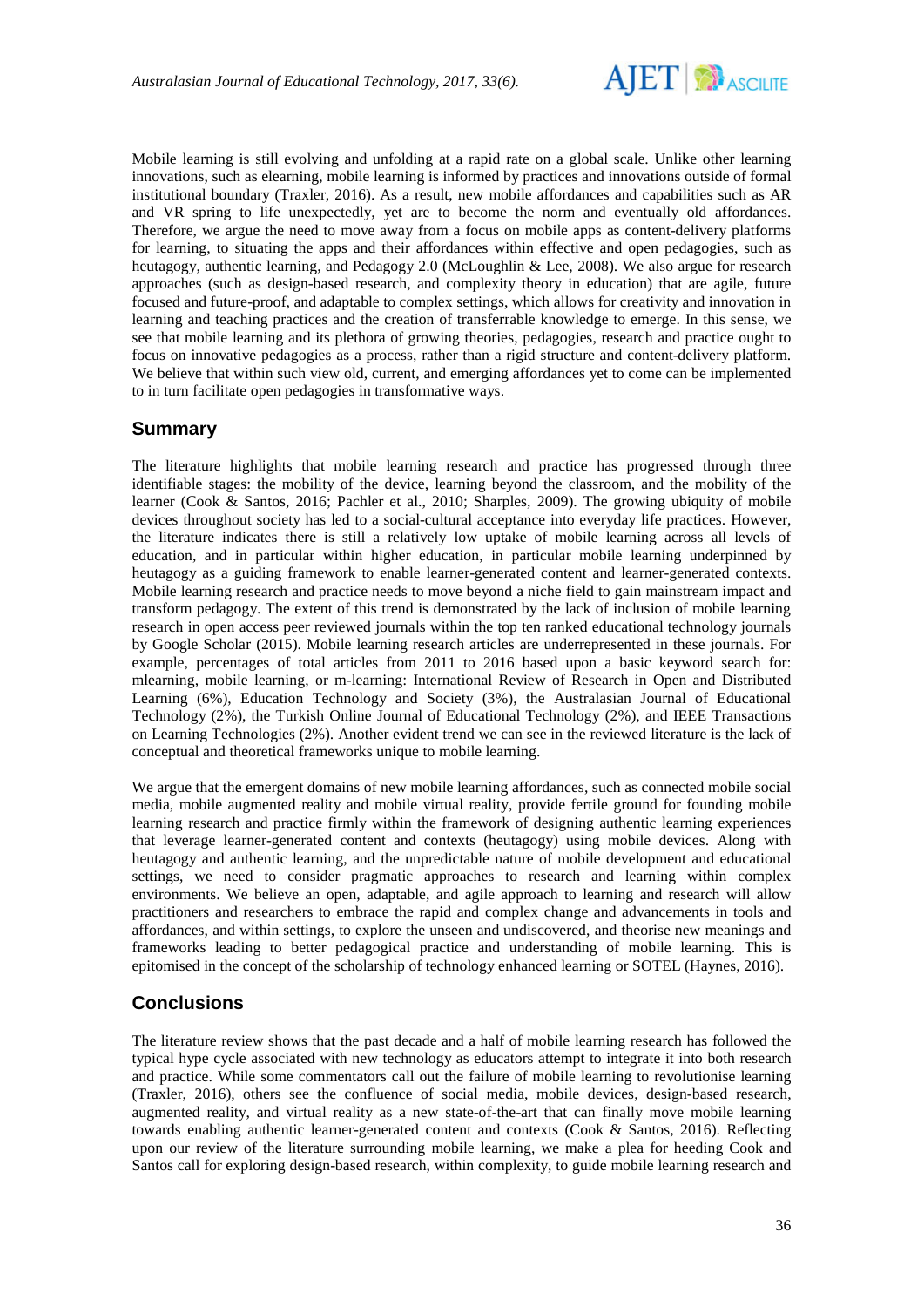

practice informed by a rigorous scholarship of technology enhanced learning. This will ensure explorations of emerging technologies and affordances, such as mobile AR and VR, are grounded in appropriate pedagogical strategies and informed by learning theory.

### **References**

- Aguayo, C. (2016). Activity theory and community education for sustainability: When systems meet reality. In D. Gedera, & J. Williams (Eds.), *Activity theory in education: Research and practice* (pp. 139–151). Rotterdam: Sense Publishers.
- Aguayo, C., Cochrane, T., & Narayan, V. (2016a, October). *Mobile learning in sustainability education: What, when, why and how?* Paper presented at the AAEE16: Tomorrow making - Our present to the future, Adelaide.
- Aguayo, C., Cochrane, T., & Narayan, V. (2016b, February). *Mobile learning technologies for sustainability education.* Paper presented at the NZAEE16: Activate, Agitate, Advocate, Auckland.
- Aguayo, C. & Eames, C. (2017). Community partnerships in sustainability education research. In R. McNae, & B. Cowie (Eds.), *Realizing innovative partnerships in educational research* (pp. 235-244). Rotterdam: Sense Publishers.
- Aguayo, C., Higgins, B., Field, E., Nicholls, J., Pudin, S., Tiu, S. A., … Mah, J. (2016). Perspectives from emerging researchers: What next in EE/SE research? *Australian Journal of Environmental Education*, *32*(1), 17–29.<https://doi.org/10.1017/aee.2015.57>
- Aguayo, C., Veloz, T., & Razeto-Barry, P. (2017). Autopoietic principles and processes in the development of digital affordances in education*.* Manuscript submitted for publication.
- Alvarez, V., Bower, M., Freitas, S. d., Gregory, S., & Wit, B. d. (2016, October). *The use of wearable technologies in Australian universities: Examples from environmental science, cognitive and brain sciences and teacher training.* Paper presented at the Mobile Learning Futures – Sustaining Quality Research and Practice in Mobile Learning, Sydney.
- Amer, A., & Peralez, P. (2014, October). *Affordable altered perspectives: Making augmented and virtual reality technology accessible.* Paper presented at the Global Humanitarian Technology Conference, San Jose, CA, USA.
- Andrews, T., Dyson, L., & Wishart, J. (2013). Supporting practitioners in implementing mobile learning and overcoming ethical concerns: A scenario-based approach. *QScience Proceedings, 2013*(3), 10. <https://doi.org/10.5339/qproc.2013.mlearn.10>
- Attewell, J., Savill-Smith, C. & Douch, R. (2009). *The impact of mobile learning: Examining what it means for teaching and learning.* London: Learning and Skills Network.
- Bannan, B., Cook, J., & Pachler, N. (2015). Reconceptualizing design research in the age of mobile learning. *Interactive Learning Environments, 24*(5), 1-16. <https://doi.org/10.1080/10494820.2015.1018911>
- Benbasat, I. (1985). An analysis of research methodologies. In F. MacFarlan (Ed.), *The information system research challenge* (pp. 47–85). Boston, MA: Harvard Business School Press.
- Blaschke, L., & Hase, S. (2015). Heutagogy, technology, and lifelong learning for professional and parttime learners. In A. Dailey-Hebert, & K. S. Dennis (Eds.), *Transformative perspectives and processes in higher education* (Vol. 6, pp. 75-94). Switzerland: Springer International Publishing.
- Bloom B.S. (1953) Thought processes in lectures and discussions. *Journal of General Education, 7*(ISS), 160–169.
- Butchart, B. (2011). TechWatch report: Augmented reality for smartphones. Retrieved from [http://observatory.jisc.ac.uk/docs/AR\\_Smartphones.pdf](http://observatory.jisc.ac.uk/docs/AR_Smartphones.pdf)
- Cochrane, T. (2014). Critical success factors for transforming pedagogy with mobile Web 2.0. *British Journal of Educational Technology*, *45*(1), 65–82.<https://doi.org/10.1111/j.1467-8535.2012.01384.x>
- Cochrane, T. (2016). Mobile VR in education: From the fringe to the mainstream. *International Journal of Mobile and Blended Learning, 8*(4), 45-61.<https://doi.org/10.4018/IJMBL.2016100104>
- Cochrane, T., Cook, S., Aiello, S., Harrison, D., & Aguayo, C. (2016, November). *Designing virtual reality environments for paramedic education: MESH360.* Paper presented at ASCILITE 2016: Show Me The Learning, Adelaide.
- Cochrane, T., & Narayan, V. (2016). Principles of modeling COPs for pedagogical change: Lessons learnt from practice 2006 to 2014. In J. McDonald, & A. Cater-Steel (Eds.), *Implementing communities of practice in higher education: Dreamers and schemers* (Vol. IV, pp. 619-643). Singapore: Springer.
- Cochrane, T., & Narayan, V. (2017). Design considerations for mobile learning. In C. Reigeluth, B. J.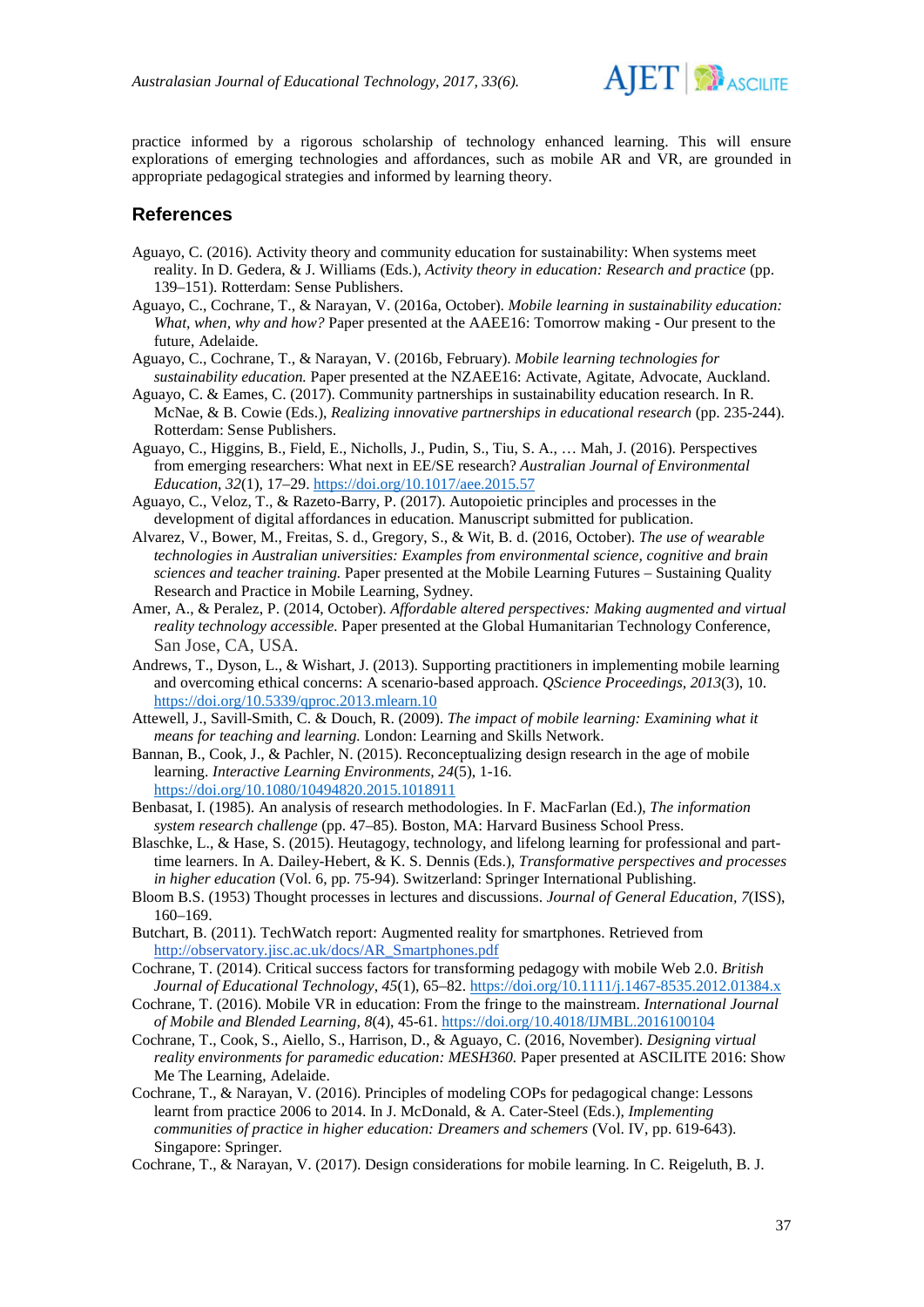

Beatty, & R. Myers (Eds.), *Instructional-design theories and models* (Vol. 4, pp. 385-414). New York, NY: Routledge.

- Cochrane, T., Narayan, V., & Antonczak, L. (2016). A framework for designing collaborative learning environments using mobile AR. *Journal of Interactive Learning Research, 27*(4), 293-316.
- Cochrane, T., Narayan, V., & Oldfield, J. (2015). Emerging technologies in New Zealand: A pedagogical framework for mobile social media. In V. Bozalek, D. Ngambi, A. Amory, J. Hardman, D. Wood, & J. Herrington (Eds.), *Activity theory, authentic learning, and emerging technologies: Southern perspectives* (pp. 126-143). New York, NY: Routledge.
- Coimbra, M. T., Cardoso, T., & Mateus, A. (2015). Augmented reality: An enhancer for higher education students in math's learning? *Procedia Computer Science, 67*(2015), 332-339. [http://doi.org/10.1016/j.procs.2015.09.277](http://dx.doi.org/10.1016/j.procs.2015.09.277)
- Cook, J., & Santos, P. (2016). Three phases of mobile learning state of the art and case of mobile help seeking tool for the health care sector. In D. Churchill, J. Lu, T. K. F. Chiu, & B. Fox (Eds.), *Mobile learning design* (pp. 315-333). Singapore: Springer.
- Davis, B., & Sumara, D. (2005). Complexity science and educational action research: Toward a pragmatics of transformation. *Educational Action Research, 13*(3), 453-464.
- Delello, J. A., McWhorter, R. R., & Camp, K. M. (2015). Integrating augmented reality in higher education: A multidisciplinary study of student perceptions. *Journal of Educational Multimedia and Hypermedia, 24*(3), 209-233.
- Dohn, N. B. (2009). Affordances revisited: Articulating a Merleau-Pontian view. *International Journal of Computer-Supported Collaborative Learning*, *4*(2), 151-170.
- Dourish, P. (2004) What we talk about when we talk about context, personal and ubiquitous computing. *Personal and Ubiquitous Computing, 8*(1), 19–30.
- Dyson, L., Andrews, T., Smith, R., & Wallace, R. (2013). Toward a holistic framework for ethical mobile learning. In Z. Berge, & L. Muilenburg (Eds.), *Handbook of Mobile Learning* (pp. 405-416). New York, NY: Routledge.
- Engeström, Y. (1987) *Learning by expanding: An activity-theoretical approach to developmental research*. Helsinki: Orienta-Konsultit.
- FitzGerald, E., Ferguson, R., Adams, A., Gaved, M., Mor, Y., & Thomas, R. (2013). Augmented reality and mobile learning: The state of the art. *International Journal of Mobile and Blended Learning, 5*(4), 43-58.<https://doi.org/10.4018/ijmbl.2013100103>
- Frielick, S. & Sciascia, A. D. (Eds.) (2016). *#npf14lmd: Learners and mobile devices:* National project fund report. Wellington. Retrieved from [http://mobilelearners.nz](http://mobilelearners.nz/)
- Frohberg, D., Göth, C., & Schwabe, G. (2009). Mobile learning projects a critical analysis of the state of the art. *Journal of Computer Assisted Learning, 25*(4), 307–331. [https://doi.org/10.1111/j.1365-](https://doi.org/10.1111/j.1365-2729.2009.00315.x) [2729.2009.00315.x](https://doi.org/10.1111/j.1365-2729.2009.00315.x)
- Google Scholar (2015). Top publications educational technology. Retrieved from https://scholar.google.co.nz/citations?view\_op=top\_venues&hl=en&vq=soc\_educationaltechnology
- Gross, A. (2014). What's the problem with Google Glass? Retrieved from <http://www.newyorker.com/business/currency/whats-the-problem-with-google-glass>
- Hase, S., & Kenyon, C. (2007). Heutagogy: A child of complexity theory. *Complicity: An International Journal of Complexity and Education, 4*(1), 111-118.
- Hase, S., & Kenyon, C. (2013). *Self-determined learning: Heutagogy in action*. London: Bloomsbury Academic.
- Haynes, D. (2016). Introducing SOTEL. *International Journal for the Scholarship of Technology Enhanced Learning, 1*(1), 1-2.
- Herrington, J., Reeves, T. C., & Oliver, R. (2010). *A guide to authentic e-learning*. New York, NY: Routledge.
- Hung, J. L., & Zhang, K. (2012). Examining mobile learning trends 2003–2008: A categorical meta-trend analysis using text mining techniques. *Journal of Computing in Higher education*, *24*(1), 1-17.
- Hussein, M., & Natterdal, C. (2015). *The benefits of virtual reality in education: A comparison study.* (Bachelor thesis). Chlamers University of Technology, University of Gothenburg, Göteborg, Sweden. Retrieved from <http://hdl.handle.net/2077/39977>
- Hwang, G. J., & Tsai, C. C. (2011). Research trend in mobile and ubiquitous learning: A review of publications in selected journal from 2001 to 2010. *British Journal of Education Technology, 42*(4), E65–E70.
- International Telecommunication Union. (2016). ICT facts and figures 2016. Retrieved fro[m](https://www.itu.int/en/ITU-D/Statistics/Documents/facts/ICTFactsFigures2016.pdf) <https://www.itu.int/en/ITU-D/Statistics/Documents/facts/ICTFactsFigures2016.pdf>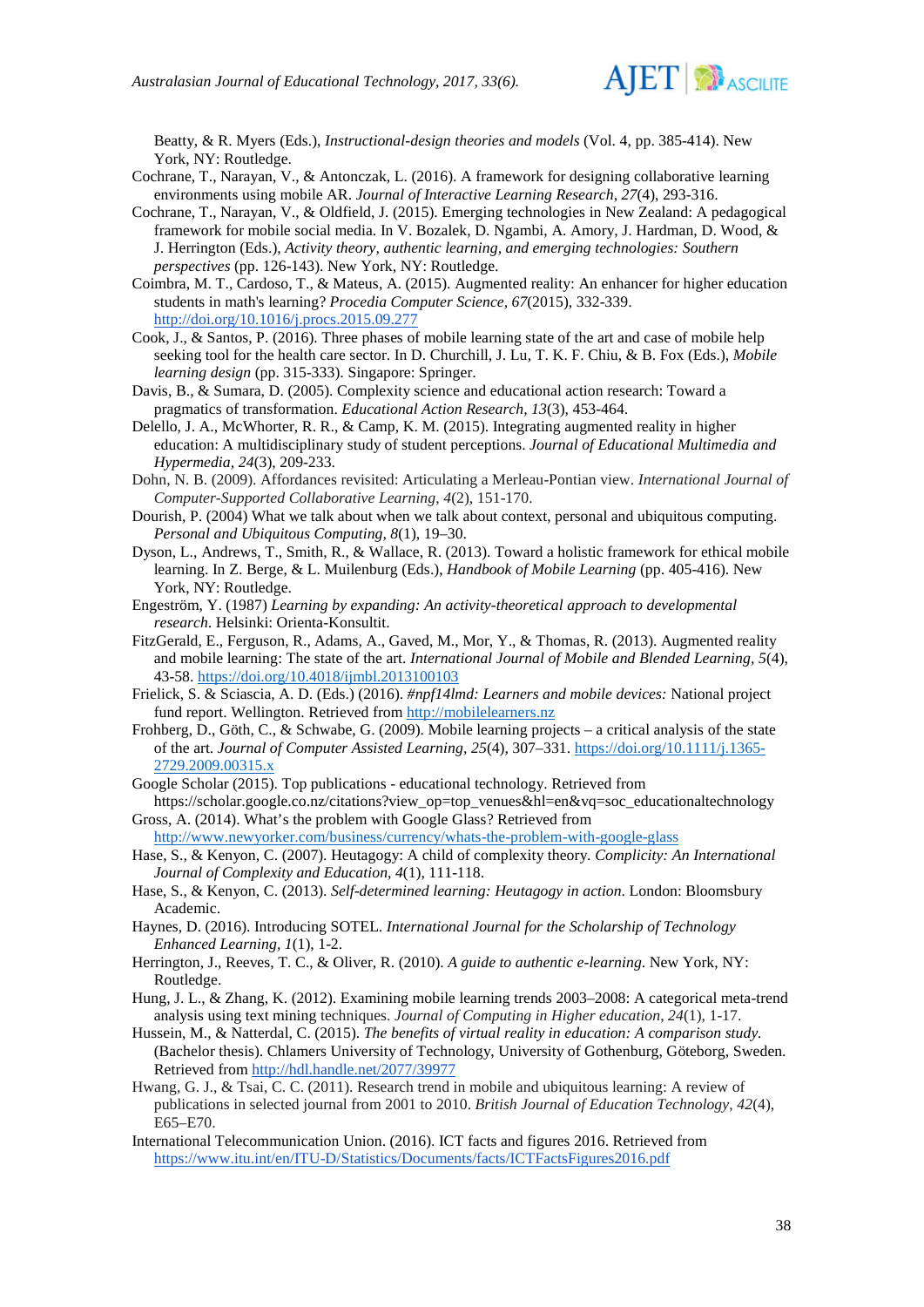

- Jorg, T. (2000). About the unexpected: Complexity of learning based on reciprocity and human agency. *Chaos and Complexity Theory Special Interest Group Newsletter*. Retrieved from <http://www.udel.edu/aeracc/library/Fall00.htm>
- Klopfer, E., Squire, K., & Jenkins, H. (2002). Environmental detectives: PDAs as a window into a virtual simulated world. *Proceedings* of *Wireless and Mobile Technologies in Education, IEEE International Workshop, Växjö, Sweden,* 95-98.
- Knight, E., Gunawardena, C., & Aydin, C. H. (2009). Cultural interpretations of the visual meaning of icons and images used in North American web design. *Educational Media International, 46*(1), 17-35.
- Kress, G., & Pachler, N. (2007). Thinking about the 'm' in m-learning. In N. Pachler (Ed.) *Mobile learning: Towards a research agenda* (pp. 7–32). London: Institute of Education. Retrieved from [http://www.wlecentre.ac.uk/cms/files/occasionalpapers/mobilelearning\\_ pachler\\_2007.pdf.WLE](http://www.wlecentre.ac.uk/cms/files/occasionalpapers/mobilelearning_%20pachler_2007.pdf.WLE%20Centre%20Occasional%20Papers%201)  [Centre Occasional Papers 1](http://www.wlecentre.ac.uk/cms/files/occasionalpapers/mobilelearning_%20pachler_2007.pdf.WLE%20Centre%20Occasional%20Papers%201)
- Kukulska-Hulme, A., Sharples, M., Milrad, M., Arnedillo-Sanchez, I. & Vavoula, G. (2009). Innovation in mobile learning: A European perspective. *International Journal of Mobile and Blended Learning, 1*(1), 13-35.
- Lally, V., Sharples, M., Tracy, F., Bertram, N., & Masters, S. (2012). Researching the ethical dimensions of mobile, ubiquitous and immersive technology enhanced learning (MUITEL): A thematic review and dialogue. *Interactive Learning Environments, 20*(3), 217-238. Retrieved from <http://eprints.gla.ac.uk/46148/>
- La Pelle, N. (2004). Simplifying qualitative data analysis using general purpose software tools. *Field Methods, 16*(1), 85-108.
- Lindsay, L. (2015). Transformation of teacher practice using mobile technology with one-to-one classes: M-learning pedagogical approaches. *British Journal of Educational Technology*, *47*(5), 883–892. https://doi.org/ [10.1111/bjet.12265](https://doi.org/%2010.1111/bjet.12265)
- Luckin, R., Clark, W., Garnett, F., Whitworth, A., Akass, J., Cook, J., ... Robertson, J. (2010). Learnergenerated contexts: A framework to support the effective use of technology for learning. In M. Lee, & C. McLoughlin (Eds.), *Web 2.0-based e-learning: Applying social informatics for tertiary teaching* (pp. 70-84). Hershey, PA: IGI Global.
- McGrenere, J., & Ho, W. (2000, May). *Affordances: Clarifying and evolving a concept*. Paper presented at the Graphics Interface 2000, Montreal.
- McLoughlin, C., & Lee, M. J. W. (2008). The three P's of pedagogy for the networked society: Personalisation, participation and productivity. *International Journal of Teaching and Learning in Higher Education, 20*(1), 10-17. Retrieved from <http://www.isetl.org/ijtlhe/pdf/IJTLHE395.pdf>
- Meadows, D. (2008). *Thinking in systems: A primer*. White River Junction, VT: Chelsea Green.
- Merchant, G. (2012). Mobile practices in everyday life: Popular digital technologies and schooling revisited. *British Journal of Educational Technology*, *43*(5), 770–782. [https://doi.org/10.1111/j.1467-](https://doi.org/10.1111/j.1467-8535.2012.01352.x) [8535.2012.01352.x](https://doi.org/10.1111/j.1467-8535.2012.01352.x)
- Miles, M. B., & Huberman, A. M. (1994). *Qualitative data analysis: An expanded sourcebook*. Thousand Oaks, CA: SAGE Publications.
- Morrison, K. (2002). *School leadership and complexity theory*. London: RoutledgeFalmer.
- Naismith, L., Lonsdale, P., Vavoula, G., & Sharples, M. (2004). Literature review in mobile technologies and learning. In *NESTA Futurelab Literature review series* (Report 11). Retrieved from <https://telearn.archives-ouvertes.fr/hal-00190143/document>
- Narayan, V., & Herrington, J. (2014, November). *Towards a theoretical mobile heutagogy framework.* Paper presented at ASCILITE 2014: The Rhetoric and Reality: Critical perspectives on educational technology, Dunedin.
- O'Malley, C., Vavoula, G., Glew, J., Taylor, J., Sharples, M., & Lefrere, P. (2003). Guidelines for learning/teaching/tutoring in a mobile environment. Mobilearn project deliverable. Retrieved from [http://kn.open.ac.uk/public/document.cfm?docid=7232.](http://kn.open.ac.uk/public/document.cfm?docid=7232)
- Pachler, N., Bachmair, B., & Cook, J. (2010). Mobile learning: Structures, agency, practices. Boston, MA: Springer. Retrieved from<http://link.springer.com/10.1007/978-1-4419-0585-7>
- Parsons, D. (Ed.). (2012). *Innovations in mobile educational technologies and applications*. Hershey, PA: IGI Global.
- Parsons, D. (2014). A mobile learning overview by timeline and mind map. *International Journal of Mobile and Blended Learning, 6*(4), 1-21.<https://doi.org/10.4018/ijmbl.2014100101>
- Reeves, T. C. (2006). Design research from a technology perspective. In J. van den Akker, K. Gravemeijer, S. McKenney, & N. Nieveen (Eds.), *Educational design research* (pp. 52-66). New York, NY: Routledge.